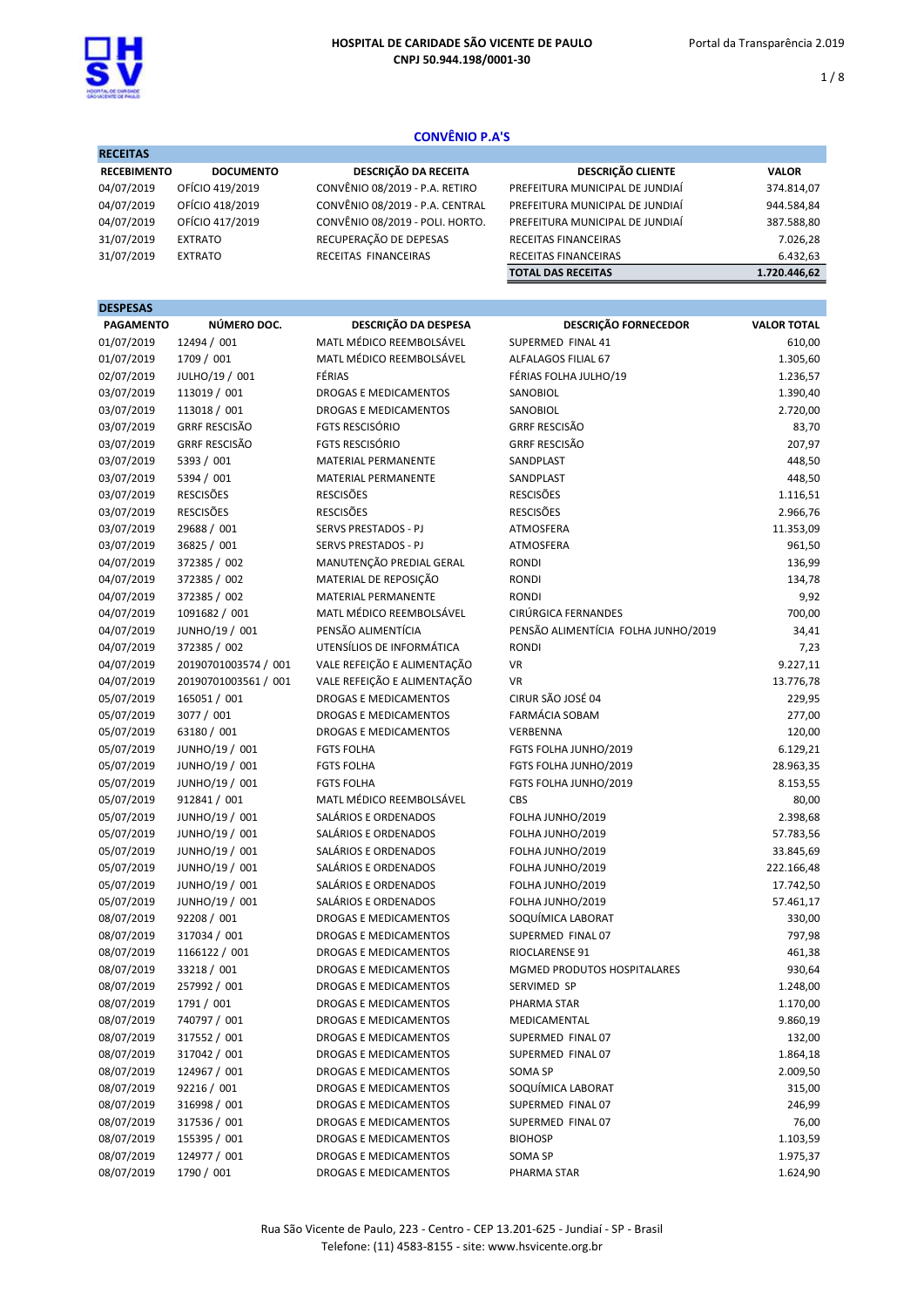

| 08/07/2019 | 1166165 / 001 | DROGAS E MEDICAMENTOS        | RIOCLARENSE 91              | 2.436,29  |
|------------|---------------|------------------------------|-----------------------------|-----------|
| 08/07/2019 | 258143 / 001  | DROGAS E MEDICAMENTOS        | SERVIMED SP                 | 1.334,97  |
| 08/07/2019 | 317066 / 001  | <b>DROGAS E MEDICAMENTOS</b> | SUPERMED FINAL 07           | 365,10    |
| 08/07/2019 | 740830 / 001  | DROGAS E MEDICAMENTOS        | MEDICAMENTAL                | 1.531,28  |
| 08/07/2019 | 740138 / 001  | DROGAS E MEDICAMENTOS        | MEDICAMENTAL                | 1.637,50  |
| 08/07/2019 | 316979 / 001  | <b>DROGAS E MEDICAMENTOS</b> | SUPERMED FINAL 07           | 435,30    |
|            |               |                              |                             |           |
| 08/07/2019 | 1926 / 001    | IMPRESSOS E MATL DE EXP.     | <b>VOLKEN PRESS</b>         | 1.195,40  |
| 08/07/2019 | 1925 / 001    | IMPRESSOS E MATL DE EXP.     | <b>VOLKEN PRESS</b>         | 1.534,80  |
| 08/07/2019 | 372928 / 002  | MANUTENÇÃO PREDIAL GERAL     | <b>RONDI</b>                | 413,50    |
| 08/07/2019 | 372668 / 002  | MANUTENÇÃO PREDIAL GERAL     | <b>RONDI</b>                | 337,90    |
| 08/07/2019 | 746 / 001     | MATL MÉDICO REEMBOLSÁVEL     | <b>UNIODONTO</b>            | 80,00     |
| 08/07/2019 | 740797 / 001  | MEDICAMENTOS CONTROLADOS     | MEDICAMENTAL                | 421,92    |
|            |               |                              |                             |           |
| 08/07/2019 | 175 / 001     | SERVS MÉDICOS COMPL - PJ     | <b>MEDCENTER</b>            | 1.970,85  |
| 08/07/2019 | 173 / 001     | SERVS MÉDICOS COMPL - PJ     | SILVA E CASTILHO M L        | 492,71    |
| 08/07/2019 | 31 / 001      | SERVS MÉDICOS COMPL - PJ     | <b>LUCIANA VITTURI</b>      | 3.941,70  |
| 08/07/2019 | 150 / 001     | SERVS MÉDICOS COMPL - PJ     | C E J SERVCS MÉDICOS        | 12.317,81 |
| 08/07/2019 | 243 / 001     | SERVS MÉDICOS COMPL - PJ     | CABRAL VIEIRIA              | 985,42    |
| 08/07/2019 | 175 / 001     | SERVS MÉDICOS COMPL - PJ     | <b>SOUSA MARQUES</b>        | 1.478,13  |
| 08/07/2019 | 239 / 001     | SERVS MÉDICOS COMPL - PJ     | CABRAL VIEIRIA              | 5.419,83  |
|            |               |                              |                             |           |
| 08/07/2019 | 62/001        | SERVS MÉDICOS COMPL - PJ     | <b>VIEIRA KUMAMOTO</b>      | 7.883,40  |
| 08/07/2019 | 84 / 001      | SERVS MÉDICOS COMPL - PJ     | <b>FARIA GOMES</b>          | 9.361,53  |
| 08/07/2019 | 57 / 001      | SERVS MÉDICOS COMPL - PJ     | E M FUJI                    | 9.854,25  |
| 08/07/2019 | 321 / 001     | SERVS MÉDICOS COMPL - PJ     | <b>GRUPO HUMAN</b>          | 500,59    |
| 08/07/2019 | 90 / 001      | SERVS MÉDICOS COMPL - PJ     | ARIANNIS OCANA DOMIN        | 1.050,00  |
| 08/07/2019 | 133 / 001     | SERVS MÉDICOS COMPL - PJ     | <b>VEGA</b>                 | 3.941,70  |
|            |               |                              |                             |           |
| 08/07/2019 | 241 / 001     | SERVS MÉDICOS COMPL - PJ     | LUIZ GUSTAVO                | 1.970,85  |
| 08/07/2019 | 335 / 001     | SERVS MÉDICOS COMPL - PJ     | <b>HDM</b>                  | 16.564,52 |
| 08/07/2019 | 25 / 001      | SERVS MÉDICOS COMPL - PJ     | PAULO EDUARDO               | 1.300,00  |
| 08/07/2019 | 83 / 001      | SERVS MÉDICOS COMPL - PJ     | <b>JESSICA ALINE MOURA</b>  | 14.452,90 |
| 08/07/2019 | 27/001        | SERVS MÉDICOS COMPL - PJ     | <b>TATIANI CERIONI TOTH</b> | 5.200,00  |
| 08/07/2019 | 111 / 001     | SERVS MÉDICOS COMPL - PJ     | <b>TALLES RAVID</b>         | 12.904,37 |
| 08/07/2019 | 83 / 001      | SERVS MÉDICOS COMPL - PJ     | NASCIMENTO E GOMES          | 4.129,40  |
|            |               |                              |                             |           |
| 08/07/2019 | 327 / 001     | SERVS MÉDICOS COMPL - PJ     | <b>HDM</b>                  | 5.631,00  |
| 08/07/2019 | 83 / 001      | SERVS MÉDICOS COMPL - PJ     | <b>GALVES</b>               | 10.323,50 |
| 08/07/2019 | 14/001        | SERVS MÉDICOS COMPL - PJ     | ARAUJO E ZUMPANO LTD        | 3.900,00  |
| 08/07/2019 | 44 / 001      | SERVS MÉDICOS COMPL - PJ     | <b>MS FRANCO</b>            | 4.450,00  |
| 08/07/2019 | 106/001       | SERVS MÉDICOS COMPL - PJ     | RF JUNDIAÍ                  | 4.880,20  |
| 08/07/2019 | 21/001        | SERVS MÉDICOS COMPL - PJ     | <b>DOCTON BEN</b>           | 1.830,07  |
| 08/07/2019 | 21/001        | SERVS MÉDICOS COMPL - PJ     | <b>CODREANSCHI BERTOCHE</b> | 9.100,00  |
|            |               |                              |                             |           |
| 08/07/2019 | 27/001        | SERVS MÉDICOS COMPL - PJ     | <b>MATEUS SILVA</b>         | 1.300,00  |
| 08/07/2019 | 32 / 001      | SERVS MÉDICOS COMPL - PJ     | <b>MAIARA BRUNHARA</b>      | 14.452.90 |
| 08/07/2019 | 167 / 001     | SERVS MÉDICOS COMPL - PJ     | JHL                         | 6.100,25  |
| 08/07/2019 | 42 / 001      | SERVS MÉDICOS COMPL - PJ     | STELLA BINNA                | 4.800,00  |
| 08/07/2019 | 174 / 001     | SERVS MÉDICOS COMPL - PJ     | SILVA E CASTILHO M L        | 21.585,50 |
| 08/07/2019 | 176 / 001     | SERVS MÉDICOS COMPL - PJ     | <b>MEDCENTER</b>            | 39.135,45 |
| 08/07/2019 | 91 / 001      | SERVS MÉDICOS COMPL - PJ     | MARCELA SCHWARZ             | 3.900,00  |
|            |               | SERVS MÉDICOS COMPL - PJ     |                             |           |
| 08/07/2019 | 127 / 001     |                              | AMS                         | 4.880,20  |
| 08/07/2019 | 324 / 001     | SERVS MÉDICOS COMPL - PJ     | MEDTECH                     | 516,18    |
| 08/07/2019 | 15 / 001      | SERVS MÉDICOS COMPL - PJ     | SANTOS E PROENÇA            | 23.884,82 |
| 08/07/2019 | 10/001        | SERVS MÉDICOS COMPL - PJ     | <b>VICTOR RODRIGUES</b>     | 24.150,00 |
| 08/07/2019 | 240 / 001     | SERVS MÉDICOS COMPL - PJ     | CABRAL VIEIRIA              | 7.930,32  |
| 08/07/2019 | 104/001       | SERVS MÉDICOS COMPL - PJ     | <b>CRAF</b>                 | 2.600,00  |
| 08/07/2019 | 119 / 001     | SERVS MÉDICOS COMPL - PJ     | <b>BRUNA DIAS</b>           | 9.197,30  |
|            |               |                              |                             |           |
| 08/07/2019 | 40 / 001      | SERVS MÉDICOS COMPL - PJ     | <b>AMARAL ALVES</b>         | 1.032,35  |
| 08/07/2019 | 7/001         | SERVS MÉDICOS COMPL - PJ     | ADRIANA VERLANGIEIRI        | 2.600,00  |
| 08/07/2019 | 26/001        | SERVS MÉDICOS COMPL - PJ     | PAULO EDUARDO               | 1.850,00  |
| 08/07/2019 | 54/001        | SERVS MÉDICOS COMPL - PJ     | <b>GUERRA E HUNGRIA</b>     | 1.642,37  |
| 08/07/2019 | 50 / 001      | SERVS MÉDICOS COMPL - PJ     | GUARANA                     | 13.420,55 |
| 08/07/2019 | 35 / 001      | SERVS MÉDICOS COMPL - PJ     | GIOVANA SCACHETTI ME        | 1.100,00  |
| 08/07/2019 | 59 / 001      | SERVS MÉDICOS COMPL - PJ     | ABREU COSTA                 | 3.097,05  |
| 08/07/2019 | 46 / 001      | SERVS MÉDICOS COMPL - PJ     | MED IN SERVICE              | 3.050,12  |
|            |               |                              |                             |           |
| 08/07/2019 | 129 / 001     | SERVS MÉDICOS COMPL - PJ     | AMS                         | 2.440,10  |
| 08/07/2019 | 28 / 001      | SERVS MÉDICOS COMPL - PJ     | <b>VIDELI</b>               | 550,00    |
| 08/07/2019 | 111 / 001     | SERVS MÉDICOS COMPL - PJ     | MARCOS SILVA QUEIROZ        | 6.194,10  |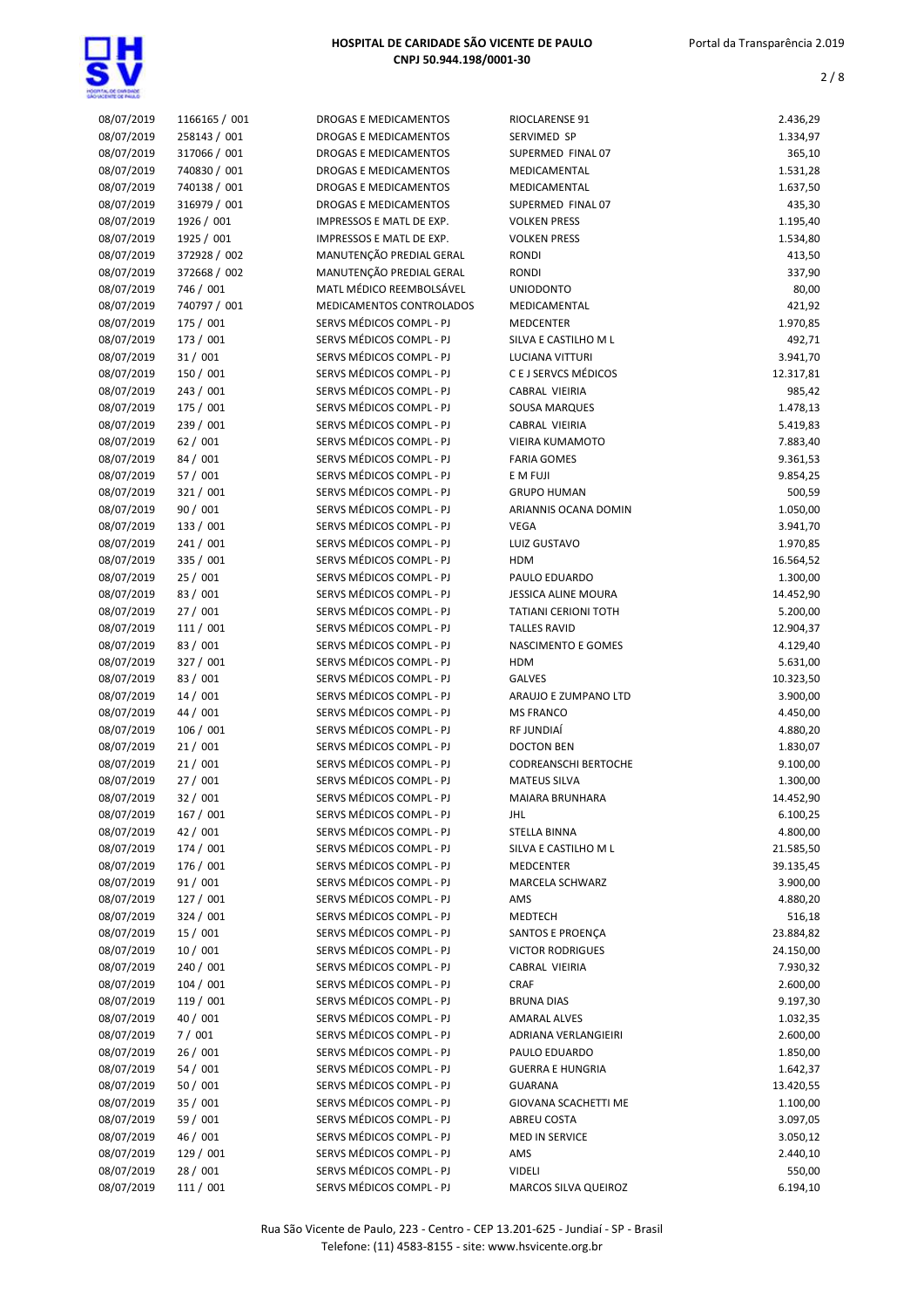

| 08/07/2019 | 89 / 001          | SERVS MÉDICOS COMPL - PJ     | ARIANNIS OCANA DOMIN              | 16.800,00 |
|------------|-------------------|------------------------------|-----------------------------------|-----------|
| 08/07/2019 | 240 / 001         | SERVS MÉDICOS COMPL - PJ     | LUIZ GUSTAVO                      | 985,42    |
| 08/07/2019 | 23 / 001          | SERVS MÉDICOS COMPL - PJ     | <b>GONDIM E CIRILO</b>            | 985,42    |
| 08/07/2019 | 83 / 001          | SERVS MÉDICOS COMPL - PJ     | <b>FARIA GOMES</b>                | 4.434,41  |
| 08/07/2019 | 24/001            | SERVS MÉDICOS COMPL - PJ     | <b>AMN SERVICOS</b>               | 7.883,40  |
| 08/07/2019 | 40 / 001          | SERVS MÉDICOS COMPL - PJ     | ABRMA CLÍNICA                     | 11.332,38 |
| 08/07/2019 | 174 / 001         | SERVS MÉDICOS COMPL - PJ     | <b>SOUSA MARQUES</b>              | 3.448,98  |
| 08/07/2019 | 25 / 001          | SERVS MÉDICOS COMPL - PJ     | LUCAS OLIVEIRA                    | 1.970,85  |
| 08/07/2019 | 10/001            | SERVS MÉDICOS COMPL - PJ     | MPS SERVIÇOS MÉDICOS              | 1.575,00  |
| 08/07/2019 | 241 / 001         | SERVS MÉDICOS COMPL - PJ     | <b>CABRAL VIEIRIA</b>             | 500,59    |
| 08/07/2019 | 31/001            | SERVS MÉDICOS COMPL - PJ     | <b>VIDELI</b>                     | 7.350,00  |
| 08/07/2019 | 457 / 001         | SERVS MÉDICOS COMPL - PJ     | ONCO PELVIC                       | 3.941,70  |
| 08/07/2019 | 42 / 001          | SERVS MÉDICOS COMPL - PJ     | <b>MS FRANCO</b>                  | 525,00    |
| 10/07/2019 | 182091 / 001      | <b>DROGAS E MEDICAMENTOS</b> | SOMA MG                           | 441,00    |
| 10/07/2019 | 182090 / 001      | <b>DROGAS E MEDICAMENTOS</b> | SOMA MG                           | 306,00    |
| 10/07/2019 | 47163 / 001       | <b>GASES MEDICINAIS</b>      | <b>IBG CRYO FILIAL</b>            | 1.110,50  |
| 10/07/2019 | 01/12 RENOV / 001 | LOCACAO DE IMÓVEIS           | ALUGUÉL                           | 3.457,30  |
| 10/07/2019 | 01/12 RENOV / 001 | LOCACAO DE IMÓVEIS           | ALUGUÉL                           | 3.457,30  |
| 10/07/2019 | 12278 / 001       | MATERIAL DE LIMPEZA          | <b>ELITE</b>                      | 860,10    |
| 10/07/2019 | 12279 / 001       | MATERIAL DE LIMPEZA          | <b>ELITE</b>                      | 3.734,75  |
| 10/07/2019 | 914076 / 001      | MATL MÉDICO REEMBOLSÁVEL     | <b>CBS</b>                        |           |
|            |                   |                              | <b>MARTCIRUR</b>                  | 144,00    |
| 10/07/2019 | 14609 / 001       | MATL MÉDICO REEMBOLSÁVEL     |                                   | 720,00    |
| 10/07/2019 | 14609 / 001       | <b>OUTROS MATERIAIS</b>      | <b>MARTCIRUR</b>                  | 248,50    |
| 10/07/2019 | JUNHO/19 / 001    | VRS A REPASSAR-FOLHA         | CONVÊNIO FARMAVIDA                | 258,05    |
| 10/07/2019 | JUNHO/19 / 001    | <b>VRS A REPASSAR-FOLHA</b>  | CONVÊNIO CLUBE IPIRANGA           | 40,00     |
| 10/07/2019 | JUNHO/19 / 001    | VRS A REPASSAR-FOLHA         | CONVÊNIO FARMAVIDA                | 2.859,48  |
| 10/07/2019 | JUNHO/19 / 001    | VRS A REPASSAR-FOLHA         | CONVÊNIO FARMAVIDA                | 570,72    |
| 10/07/2019 | JUNHO/19 / 001    | VRS A REPASSAR-FOLHA         | CONVÊNIO CLUBE IPIRANGA           | 40,00     |
| 11/07/2019 | 2130 / 001        | <b>DROGAS E MEDICAMENTOS</b> | <b>FRESENIUS FILIAL 90</b>        | 302,40    |
| 11/07/2019 | 2876 / 001        | MATL MÉDICO REEMBOLSÁVEL     | VISIONBAND                        | 1.044,00  |
| 11/07/2019 | 1174870 / 001     | MATL MÉDICO REEMBOLSÁVEL     | FRESENIUS MATRIZ 04               | 2.259,00  |
| 11/07/2019 | 14006 / 001       | MATL MÉDICO REEMBOLSÁVEL     | SUPERMED FINAL 41                 | 95,20     |
| 11/07/2019 | 2877 / 001        | MATL MÉDICO REEMBOLSÁVEL     | VISIONBAND                        | 1.044,00  |
| 11/07/2019 | 32/001            | SERVS MÉDICOS COMPL - PJ     | LUCIANA VITTURI                   | 1.548,52  |
| 11/07/2019 | JUNHO/19 / 001    | VRS A REPASSAR-FOLHA         | CONTRIBUIÇÃO CONFEDERATIVA        | 624,47    |
| 11/07/2019 | JUNHO/19 / 001    | VRS A REPASSAR-FOLHA         | CONTRIBUIÇÃO SIND SAÚDE           | 830,72    |
| 11/07/2019 | JUNHO/19 / 001    | VRS A REPASSAR-FOLHA         | CONV C.E.F. A REPASSAR EMPRÉSTIMO | 300,20    |
| 11/07/2019 | JUNHO/19 / 001    | VRS A REPASSAR-FOLHA         | CONV C.E.F. A REPASSAR EMPRÉSTIMO | 1.345,86  |
| 11/07/2019 | JUNHO/19 / 001    | <b>VRS A REPASSAR-FOLHA</b>  | CONTRIBUIÇÃO SIND SAÚDE           | 1.384,84  |
| 11/07/2019 | JUNHO/19 / 001    | VRS A REPASSAR-FOLHA         | CONTRIBUIÇÃO CONFEDERATIVA        | 540,51    |
| 11/07/2019 | JUNHO/19 / 001    | VRS A REPASSAR-FOLHA         | CONV C.E.F. A REPASSAR EMPRÉSTIMO | 1.048,02  |
| 11/07/2019 | JUNHO/19 / 001    | VRS A REPASSAR-FOLHA         | CONTRIBUIÇÃO CONFEDERATIVA        | 258,25    |
| 11/07/2019 | JUNHO/19 / 001    | VRS A REPASSAR-FOLHA         | CONTRIBUIÇÃO SIND SAÚDE           | 538,27    |
| 12/07/2019 | 348532 / 001      | DROGAS E MEDICAMENTOS        | UNIÃO QUÍMICA MG                  | 1.050,01  |
| 12/07/2019 | 1881629 / 001     | DROGAS E MEDICAMENTOS        | <b>MAFRA MATRIZ</b>               | 3.540,00  |
| 12/07/2019 | 3772 / 001        | <b>DROGAS E MEDICAMENTOS</b> | AGE HOSPITALAR                    | 408,00    |
| 12/07/2019 | 1169546 / 001     | FILMES E QUÍMICOS            | RIOCLARENSE 91                    | 201,60    |
| 12/07/2019 | 1169840 / 001     | FILMES E QUÍMICOS            | RIOCLARENSE 91                    | 268,80    |
| 12/07/2019 | 783960 / 001      | IMPRESSOS E MATL DE EXP.     | PAPEL ITUPEVA                     | 256,50    |
| 12/07/2019 | 783962 / 001      | IMPRESSOS E MATL DE EXP.     | PAPEL ITUPEVA                     | 23,50     |
| 12/07/2019 | 783963 / 001      | MATERIAL DE LIMPEZA          | PAPEL ITUPEVA                     | 339,50    |
| 12/07/2019 | 2953 / 001        | MATERIAL DE LIMPEZA          | NOVA JOMA                         | 235,30    |
| 12/07/2019 | 783962 / 001      | MATERIAL DE LIMPEZA          | PAPEL ITUPEVA                     | 271,60    |
| 12/07/2019 | 3672 / 001        | MATERIAL DE LIMPEZA          | <b>GREEN BAGS</b>                 | 392,51    |
| 12/07/2019 | 1530 / 001        | MATL MÉDICO REEMBOLSÁVEL     | ALFALAGOS FILIAL 67               | 156,32    |
| 12/07/2019 | 320089 / 001      | MATL MÉDICO REEMBOLSÁVEL     | SUPERMED FINAL 07                 | 1.371,48  |
| 12/07/2019 | 13995 / 001       | MATL MÉDICO REEMBOLSÁVEL     | SUPERMED FINAL 41                 | 105,76    |
|            | 125462 / 001      | MATL MÉDICO REEMBOLSÁVEL     | SOMA SP                           |           |
| 12/07/2019 | 1095191 / 001     | MATL MÉDICO REEMBOLSÁVEL     | CIRÚRGICA FERNANDES               | 309,00    |
| 12/07/2019 |                   |                              |                                   | 722,12    |
| 12/07/2019 | 1095190 / 001     | MATL MÉDICO REEMBOLSÁVEL     | CIRÚRGICA FERNANDES               | 4.106,20  |
| 12/07/2019 | 761 / 001         | MATL MÉDICO REEMBOLSÁVEL     | <b>UNIODONTO</b>                  | 348,00    |
| 12/07/2019 | 14085 / 001       | MATL MÉDICO REEMBOLSÁVEL     | SUPERMED FINAL 41                 | 553,39    |
| 12/07/2019 | 2953 / 001        | MATL MÉDICO REEMBOLSÁVEL     | NOVA JOMA                         | 255,11    |
| 12/07/2019 | 63268 / 001       | MATL MÉDICO REEMBOLSÁVEL     | <b>MEDICOR</b>                    | 388,16    |
|            |                   |                              |                                   |           |

| 00/07/2019 | <b>PAIL</b> 700   | SENVS IVIEDILUS LUIVIPL - PJ | ANIANNIJ ULANA DUIVIIIV           | 10.000,00 |
|------------|-------------------|------------------------------|-----------------------------------|-----------|
| 08/07/2019 | 240 / 001         | SERVS MÉDICOS COMPL - PJ     | LUIZ GUSTAVO                      | 985,42    |
| 08/07/2019 | 23/001            | SERVS MÉDICOS COMPL - PJ     | <b>GONDIM E CIRILO</b>            | 985,42    |
| 08/07/2019 | 83 / 001          | SERVS MÉDICOS COMPL - PJ     | <b>FARIA GOMES</b>                | 4.434,41  |
| 08/07/2019 | 24/001            | SERVS MÉDICOS COMPL - PJ     | AMN SERVIÇOS                      | 7.883,40  |
| 08/07/2019 | 40 / 001          | SERVS MÉDICOS COMPL - PJ     | ABRMA CLÍNICA                     | 11.332,38 |
| 08/07/2019 | 174 / 001         | SERVS MÉDICOS COMPL - PJ     | <b>SOUSA MARQUES</b>              | 3.448,98  |
| 08/07/2019 | 25/001            | SERVS MÉDICOS COMPL - PJ     | LUCAS OLIVEIRA                    | 1.970,85  |
| 08/07/2019 | 10/001            | SERVS MÉDICOS COMPL - PJ     | MPS SERVIÇOS MÉDICOS              | 1.575,00  |
| 08/07/2019 | 241 / 001         | SERVS MÉDICOS COMPL - PJ     | CABRAL VIEIRIA                    | 500,59    |
| 08/07/2019 | 31/001            | SERVS MÉDICOS COMPL - PJ     | <b>VIDELI</b>                     | 7.350,00  |
| 08/07/2019 | 457 / 001         | SERVS MÉDICOS COMPL - PJ     | <b>ONCO PELVIC</b>                | 3.941,70  |
| 08/07/2019 | 42 / 001          | SERVS MÉDICOS COMPL - PJ     | <b>MS FRANCO</b>                  | 525,00    |
| 10/07/2019 | 182091 / 001      | DROGAS E MEDICAMENTOS        | SOMA MG                           | 441,00    |
| 10/07/2019 | 182090 / 001      | <b>DROGAS E MEDICAMENTOS</b> | SOMA MG                           | 306,00    |
| 10/07/2019 | 47163 / 001       | <b>GASES MEDICINAIS</b>      | <b>IBG CRYO FILIAL</b>            | 1.110,50  |
| 10/07/2019 | 01/12 RENOV / 001 | LOCACAO DE IMÓVEIS           | ALUGUÉL                           | 3.457,30  |
| 10/07/2019 | 01/12 RENOV / 001 | LOCACAO DE IMÓVEIS           | ALUGUÉL                           | 3.457,30  |
| 10/07/2019 | 12278 / 001       | MATERIAL DE LIMPEZA          | <b>ELITE</b>                      | 860,10    |
| 10/07/2019 | 12279 / 001       | MATERIAL DE LIMPEZA          | <b>ELITE</b>                      | 3.734,75  |
| 10/07/2019 | 914076 / 001      | MATL MÉDICO REEMBOLSÁVEL     | CBS                               | 144,00    |
| 10/07/2019 | 14609 / 001       | MATL MÉDICO REEMBOLSÁVEL     | <b>MARTCIRUR</b>                  |           |
|            |                   | <b>OUTROS MATERIAIS</b>      |                                   | 720,00    |
| 10/07/2019 | 14609 / 001       |                              | <b>MARTCIRUR</b>                  | 248,50    |
| 10/07/2019 | JUNHO/19 / 001    | VRS A REPASSAR-FOLHA         | CONVÊNIO FARMAVIDA                | 258,05    |
| 10/07/2019 | JUNHO/19 / 001    | VRS A REPASSAR-FOLHA         | CONVÊNIO CLUBE IPIRANGA           | 40,00     |
| 10/07/2019 | JUNHO/19 / 001    | <b>VRS A REPASSAR-FOLHA</b>  | CONVÊNIO FARMAVIDA                | 2.859,48  |
| 10/07/2019 | JUNHO/19 / 001    | VRS A REPASSAR-FOLHA         | CONVÊNIO FARMAVIDA                | 570,72    |
| 10/07/2019 | JUNHO/19 / 001    | VRS A REPASSAR-FOLHA         | CONVÊNIO CLUBE IPIRANGA           | 40,00     |
| 11/07/2019 | 2130 / 001        | <b>DROGAS E MEDICAMENTOS</b> | <b>FRESENIUS FILIAL 90</b>        | 302,40    |
| 11/07/2019 | 2876 / 001        | MATL MÉDICO REEMBOLSÁVEL     | VISIONBAND                        | 1.044,00  |
| 11/07/2019 | 1174870 / 001     | MATL MÉDICO REEMBOLSÁVEL     | FRESENIUS MATRIZ 04               | 2.259,00  |
| 11/07/2019 | 14006 / 001       | MATL MÉDICO REEMBOLSÁVEL     | SUPERMED FINAL 41                 | 95,20     |
| 11/07/2019 | 2877 / 001        | MATL MÉDICO REEMBOLSÁVEL     | VISIONBAND                        | 1.044,00  |
| 11/07/2019 | 32 / 001          | SERVS MÉDICOS COMPL - PJ     | LUCIANA VITTURI                   | 1.548,52  |
| 11/07/2019 | JUNHO/19 / 001    | VRS A REPASSAR-FOLHA         | CONTRIBUIÇÃO CONFEDERATIVA        | 624,47    |
| 11/07/2019 | JUNHO/19 / 001    | VRS A REPASSAR-FOLHA         | CONTRIBUIÇÃO SIND SAÚDE           | 830,72    |
| 11/07/2019 | JUNHO/19 / 001    | VRS A REPASSAR-FOLHA         | CONV C.E.F. A REPASSAR EMPRÉSTIMO | 300,20    |
| 11/07/2019 | JUNHO/19 / 001    | VRS A REPASSAR-FOLHA         | CONV C.E.F. A REPASSAR EMPRÉSTIMO | 1.345,86  |
| 11/07/2019 | JUNHO/19 / 001    | VRS A REPASSAR-FOLHA         | CONTRIBUIÇÃO SIND SAÚDE           | 1.384,84  |
| 11/07/2019 | JUNHO/19 / 001    | VRS A REPASSAR-FOLHA         | CONTRIBUIÇÃO CONFEDERATIVA        | 540,51    |
| 11/07/2019 | JUNHO/19 / 001    | <b>VRS A REPASSAR-FOLHA</b>  | CONV C.E.F. A REPASSAR EMPRÉSTIMO | 1.048,02  |
| 11/07/2019 | JUNHO/19 / 001    | <b>VRS A REPASSAR-FOLHA</b>  | CONTRIBUIÇÃO CONFEDERATIVA        | 258,25    |
| 11/07/2019 | JUNHO/19 / 001    | VRS A REPASSAR-FOLHA         | CONTRIBUIÇÃO SIND SAÚDE           | 538,27    |
| 12/07/2019 | 348532 / 001      | <b>DROGAS E MEDICAMENTOS</b> | UNIÃO QUÍMICA MG                  | 1.050,01  |
| 12/07/2019 | 1881629 / 001     | DROGAS E MEDICAMENTOS        | <b>MAFRA MATRIZ</b>               | 3.540,00  |
| 12/07/2019 | 3772 / 001        | DROGAS E MEDICAMENTOS        | AGE HOSPITALAR                    | 408,00    |
| 12/07/2019 | 1169546 / 001     | FILMES E QUÍMICOS            | RIOCLARENSE 91                    | 201,60    |
| 12/07/2019 | 1169840 / 001     | FILMES E QUÍMICOS            | RIOCLARENSE 91                    | 268,80    |
| 12/07/2019 | 783960 / 001      | IMPRESSOS E MATL DE EXP.     | PAPEL ITUPEVA                     | 256,50    |
| 12/07/2019 | 783962 / 001      | IMPRESSOS E MATL DE EXP.     | PAPEL ITUPEVA                     | 23,50     |
| 12/07/2019 | 783963 / 001      | MATERIAL DE LIMPEZA          | PAPEL ITUPEVA                     | 339,50    |
| 12/07/2019 | 2953 / 001        | MATERIAL DE LIMPEZA          | NOVA JOMA                         | 235,30    |
| 12/07/2019 | 783962 / 001      | MATERIAL DE LIMPEZA          | PAPEL ITUPEVA                     | 271,60    |
| 12/07/2019 | 3672 / 001        | MATERIAL DE LIMPEZA          | <b>GREEN BAGS</b>                 | 392,51    |
| 12/07/2019 | 1530 / 001        | MATL MÉDICO REEMBOLSÁVEL     | ALFALAGOS FILIAL 67               | 156,32    |
| 12/07/2019 | 320089 / 001      | MATL MÉDICO REEMBOLSÁVEL     | SUPERMED FINAL 07                 | 1.371,48  |
|            |                   |                              |                                   |           |
| 12/07/2019 | 13995 / 001       | MATL MÉDICO REEMBOLSÁVEL     | SUPERMED FINAL 41                 | 105,76    |
| 12/07/2019 | 125462 / 001      | MATL MÉDICO REEMBOLSÁVEL     | SOMA SP                           | 309,00    |
| 12/07/2019 | 1095191 / 001     | MATL MÉDICO REEMBOLSÁVEL     | CIRÚRGICA FERNANDES               | 722,12    |
| 12/07/2019 | 1095190 / 001     | MATL MÉDICO REEMBOLSÁVEL     | CIRÚRGICA FERNANDES               | 4.106,20  |
| 12/07/2019 | 761 / 001         | MATL MÉDICO REEMBOLSÁVEL     | <b>UNIODONTO</b>                  | 348,00    |
| 12/07/2019 | 14085 / 001       | MATL MÉDICO REEMBOLSÁVEL     | SUPERMED FINAL 41                 | 553,39    |
| 12/07/2019 | 2953 / 001        | MATL MÉDICO REEMBOLSÁVEL     | NOVA JOMA                         | 255,11    |
| 12/07/2019 | 63268 / 001       | MATL MÉDICO REEMBOLSÁVEL     | <b>MEDICOR</b>                    | 388,16    |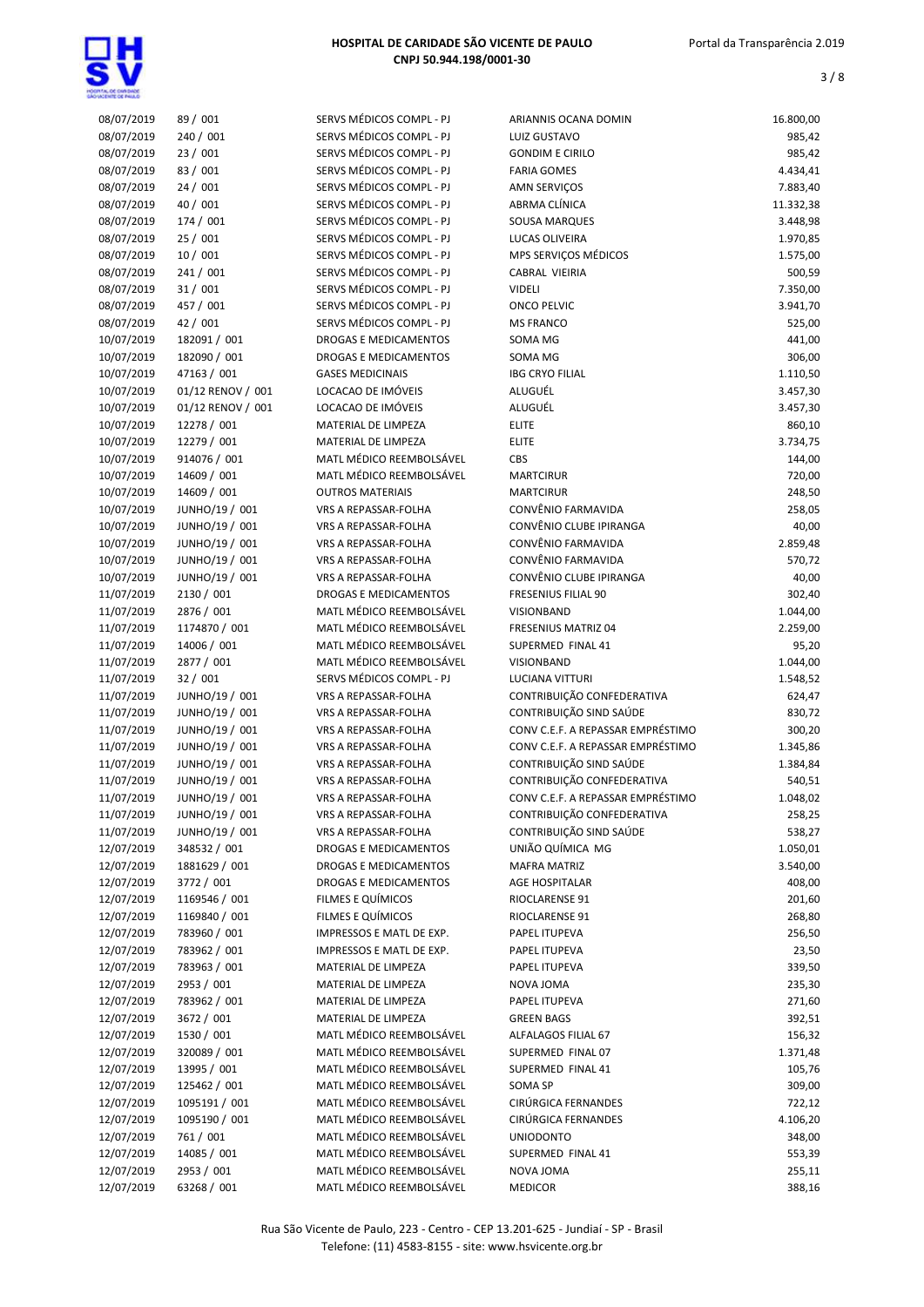

| 12/07/2019 | 3482 / 001          | MATL MÉDICO REEMBOLSÁVEL        | <b>COLINA TEXTIL</b>      |           |
|------------|---------------------|---------------------------------|---------------------------|-----------|
|            |                     |                                 |                           | 144,00    |
| 12/07/2019 | 15107 / 001         | MATL MÉDICO REEMBOLSÁVEL        | <b>ALIANÇA</b>            | 42,00     |
| 12/07/2019 | 320058 / 001        | MATL MÉDICO REEMBOLSÁVEL        | SUPERMED FINAL 07         | 1.724,40  |
| 12/07/2019 | 1095189 / 001       | MATL MÉDICO REEMBOLSÁVEL        | CIRÚRGICA FERNANDES       | 741,80    |
| 12/07/2019 | 348532 / 001        | MEDICAMENTOS CONTROLADOS        | UNIÃO QUÍMICA MG          | 23,99     |
| 12/07/2019 | 13995 / 001         | <b>OUTROS MATERIAIS</b>         | SUPERMED FINAL 41         | 46,00     |
| 12/07/2019 | 15108 / 001         | <b>OUTROS MATERIAIS</b>         | ALIANÇA                   | 390,00    |
|            |                     |                                 |                           |           |
| 12/07/2019 | 15107 / 001         | <b>OUTROS MATERIAIS</b>         | ALIANÇA                   | 1.170,00  |
| 12/07/2019 | 15104 / 001         | <b>OUTROS MATERIAIS</b>         | <b>ALIANÇA</b>            | 2.145,00  |
| 12/07/2019 | 83310895840 B / 001 | SEGURO FUNCIONÁRIOS             | CAIXA SEGURADORA SA       | 55,90     |
| 12/07/2019 | 83310895840 C / 001 | SEGURO FUNCIONÁRIOS             | CAIXA SEGURADORA SA       | 208,55    |
| 12/07/2019 | 83310895840 D / 001 | SEGURO FUNCIONÁRIOS             | CAIXA SEGURADORA SA       | 118,25    |
| 12/07/2019 | 881 / 001           | TRANSPORTE DE EMPREGADOS        | <b>FAMA TRANSP E TUR</b>  | 396,53    |
| 12/07/2019 | 880 / 001           | <b>TRANSPORTE DE EMPREGADOS</b> | <b>FAMA TRANSP E TUR</b>  | 11.895,90 |
| 12/07/2019 | JUNHO/19 / 001      | VRS A REPASSAR-FOLHA            | CONSIGNADO SANTANDER      | 484,95    |
|            |                     |                                 |                           |           |
| 12/07/2019 | JUNHO/19 / 001      | VRS A REPASSAR-FOLHA            | CONSIGNADO SANTANDER      | 8.949,30  |
| 12/07/2019 | JUNHO/19 / 001      | VRS A REPASSAR-FOLHA            | CONSIGNADO SANTANDER      | 3.676,84  |
| 15/07/2019 | 14087 / 001         | ASSISTÊNCIA ODONTOLÓGICA        | <b>UNIODONTO</b>          | 271,24    |
| 15/07/2019 | 14087 / 001         | ASSISTÊNCIA ODONTOLÓGICA        | <b>UNIODONTO</b>          | 2.587,02  |
| 15/07/2019 | 14087 / 001         | ASSISTÊNCIA ODONTOLÓGICA        | <b>UNIODONTO</b>          | 802,06    |
| 15/07/2019 | 3671 / 001          | MATERIAL DE LIMPEZA             | <b>GREEN BAGS</b>         | 1.159,12  |
| 16/07/2019 | 31811802 / 001      | <b>ENERGIA ELÊTRICA</b>         | <b>CPFL</b>               | 9.073,45  |
|            |                     |                                 |                           |           |
| 16/07/2019 | 194 / 001           | SERVS MÉDICOS COMPL - PJ        | H E F SERVIÇOS            | 7.883,40  |
| 16/07/2019 | 450 / 001           | SERVS MÉDICOS COMPL - PJ        | CLÍNICA MÉDICA LEÃO       | 9.572,70  |
| 16/07/2019 | 191 / 001           | SERVS MÉDICOS COMPL - PJ        | <b>OLIVEIRA E FREITAS</b> | 2.346,25  |
| 16/07/2019 | 128 / 001           | SERVS MÉDICOS COMPL - PJ        | LILIANE COELHO NEVES      | 3.378,60  |
| 16/07/2019 | 91 / 001            | SERVS MÉDICOS COMPL - PJ        | <b>CERES SARMENTO</b>     | 2.252,40  |
| 16/07/2019 | 233 / 001           | SERVS MÉDICOS COMPL - PJ        | <b>HEBECLIN</b>           | 1.689,30  |
| 16/07/2019 | 132 / 001           | SERVS MÉDICOS COMPL - PJ        | MP JUNDIAÍ SERVIÇOS       | 5.067,90  |
| 16/07/2019 | 177 / 001           | SERVS MÉDICOS COMPL - PJ        | <b>SOUSA MARQUES</b>      | 572,10    |
|            |                     |                                 |                           |           |
| 16/07/2019 | 5/001               | SERVS MÉDICOS COMPL - PJ        | NEF MONTEIRO S M SS       | 2.400,00  |
| 16/07/2019 | 64 / 001            | SERVS MÉDICOS COMPL - PJ        | <b>ERES</b>               | 563,10    |
| 16/07/2019 | 581 / 001           | SERVS MÉDICOS COMPL - PJ        | PRIMULA SERVIÇOS          | 1.126,20  |
| 16/07/2019 | 94 / 001            | SERVS MÉDICOS COMPL - PJ        | <b>GARCIA E ROSSONI</b>   | 1.689,30  |
| 16/07/2019 | 63 / 001            | SERVS MÉDICOS COMPL - PJ        | <b>DEBORA LOPES</b>       | 6.000,00  |
| 16/07/2019 | 189 / 001           | SERVS MÉDICOS COMPL - PJ        | <b>OLIVEIRA E FREITAS</b> | 14.077,50 |
| 16/07/2019 | 92 / 001            | SERVS MÉDICOS COMPL - PJ        | MARCELA SCHWARZ           | 600,00    |
| 16/07/2019 | 75 / 001            | SERVS MÉDICOS COMPL - PJ        | <b>BENTO BERG</b>         | 1.126,20  |
| 16/07/2019 | 466 / 001           | SERVS MÉDICOS COMPL - PJ        | <b>ONCO PELVIC</b>        | 4.504,80  |
| 16/07/2019 | 22 / 001            | SERVS MÉDICOS COMPL - PJ        | <b>CUNHA E TIAGO</b>      | 4.800,00  |
|            |                     |                                 |                           |           |
| 16/07/2019 | 193 / 001           | SERVS MÉDICOS COMPL - PJ        | <b>HEFSERVICOS</b>        | 5.631,00  |
| 16/07/2019 | 131 / 001           | SERVS MÉDICOS COMPL - PJ        | MP JUNDIAÍ SERVIÇOS       | 1.689,30  |
| 16/07/2019 | 93 / 001            | SERVS MÉDICOS COMPL - PJ        | <b>GARCIA E ROSSONI</b>   | 1.689,30  |
| 16/07/2019 | 129 / 001           | SERVS MÉDICOS COMPL - PJ        | STROHER SERVIÇOS MED      | 7.883,40  |
| 16/07/2019 | 188 / 001           | SERVS MÉDICOS COMPL - PJ        | <b>OLIVEIRA E FREITAS</b> | 15.766,80 |
| 16/07/2019 | 62 / 001            | SERVS MÉDICOS COMPL - PJ        | DÉBORA LOPES              | 3.000,00  |
| 16/07/2019 | 465 / 001           | SERVS MÉDICOS COMPL - PJ        | <b>ONCO PELVIC</b>        | 1.126,20  |
| 16/07/2019 | 63 / 001            | SERVS MÉDICOS COMPL - PJ        | <b>ERES</b>               | 5.067,90  |
| 16/07/2019 |                     | SERVS MÉDICOS COMPL - PJ        |                           |           |
|            | 93 / 001            |                                 | <b>TAVARES TEIXEIRA</b>   | 3.378,60  |
| 16/07/2019 | 155 / 001           | SERVS MÉDICOS COMPL - PJ        | POLETO E PETEK            | 5.631,00  |
| 16/07/2019 | 190 / 001           | SERVS MÉDICOS COMPL - PJ        | <b>OLIVEIRA E FREITAS</b> | 2.346,25  |
| 16/07/2019 | 127 / 001           | SERVS MÉDICOS COMPL - PJ        | LILIANE COELHO NEVES      | 6.757,20  |
| 17/07/2019 | 367114 / 001        | DROGAS E MEDICAMENTOS           | SERVIMED SP               | 129,48    |
| 17/07/2019 | 30283854 / 001      | ENERGIA ELÊTRICA                | <b>CPFL</b>               | 620,16    |
| 17/07/2019 | 1169733 / 001       | FILMES E QUÍMICOS               | RIOCLARENSE 91            | 268,80    |
| 17/07/2019 | 852642 / 001        | IMPRESSOS E MATL DE EXP.        | DATASUPRI DISTRIBUID      | 316,80    |
|            | 258947 / 001        | IMPRESSOS E MATL DE EXP.        |                           |           |
| 17/07/2019 |                     |                                 | PROCOMP                   | 183,00    |
| 17/07/2019 | 852638 / 001        | IMPRESSOS E MATL DE EXP.        | DATASUPRI DISTRIBUID      | 316,80    |
| 17/07/2019 | 259293 / 001        | IMPRESSOS E MATL DE EXP.        | PROCOMP                   | 417,10    |
| 17/07/2019 | 2156067 / 001       | IMPRESSOS E MATL DE EXP.        | TRAVAGIN                  | 217,22    |
| 17/07/2019 | 320022 / 001        | MATL MÉDICO REEMBOLSÁVEL        | SUPERMED FINAL 07         | 8.453,95  |
| 17/07/2019 | 175612 / 001        | MATL MÉDICO REEMBOLSÁVEL        | <b>DIPROMED</b>           | 1.023,00  |
| 17/07/2019 | 1169733 / 001       | MATL MÉDICO REEMBOLSÁVEL        | RIOCLARENSE 91            | 902,00    |
| 17/07/2019 | 320022 / 001        | <b>OUTROS MATERIAIS</b>         | SUPERMED FINAL 07         | 39,50     |
|            |                     |                                 |                           |           |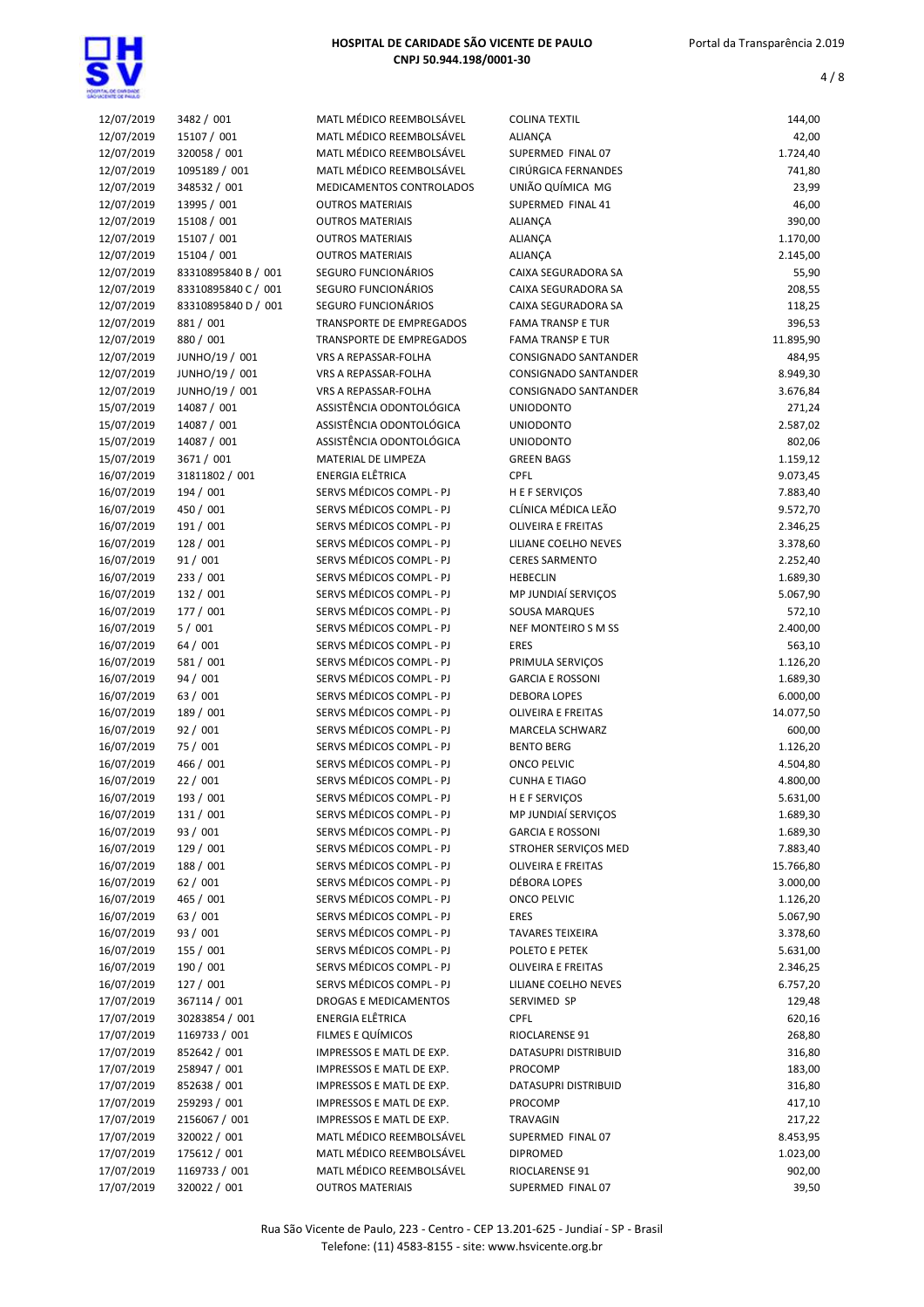

| 17/07/2019 | JUNHO/19 / 001       | VRS A REPASSAR-FOLHA         | CONTRIBUIÇÃO SIND. ENFERMEIROS | 188,87    |
|------------|----------------------|------------------------------|--------------------------------|-----------|
| 17/07/2019 | JUNHO/19 / 001       | VRS A REPASSAR-FOLHA         | CONTRIBUIÇÃO SIND. ENFERMEIROS | 64,12     |
| 17/07/2019 | JUNHO/19 / 001       | VRS A REPASSAR-FOLHA         | MENSALIDADE SIND ENFERMAGEM    | 25,00     |
| 17/07/2019 | JUNHO/19 / 001       | VRS A REPASSAR-FOLHA         | CONTRIBUIÇÃO SIND. ENFERMEIROS | 49,38     |
| 18/07/2019 | 0113331 / 001        | <b>DROGAS E MEDICAMENTOS</b> | SANOBIOL                       | 3.580,60  |
| 18/07/2019 | 2293704 / 001        | <b>DROGAS E MEDICAMENTOS</b> | CRISTÁLIA                      | 2.073,40  |
| 18/07/2019 | 2338227 / 001        | DROGAS E MEDICAMENTOS        | CRISTÁLIA                      | 306,00    |
| 18/07/2019 | 2283274 / 001        | DROGAS E MEDICAMENTOS        | CRISTÁLIA                      | 3.400,00  |
| 18/07/2019 | 0113332 / 001        | DROGAS E MEDICAMENTOS        | SANOBIOL                       | 3.580,60  |
| 18/07/2019 | 2338228 / 001        | <b>DROGAS E MEDICAMENTOS</b> | CRISTÁLIA                      | 510,00    |
| 18/07/2019 | 2293973 / 001        | <b>DROGAS E MEDICAMENTOS</b> | CRISTÁLIA                      | 2.073,40  |
| 18/07/2019 | 106018 / 001         | MATERIAL DE LIMPEZA          | <b>ITW FLUIDS E HYGIENE</b>    | 1.769,39  |
| 18/07/2019 | 106431 / 001         | MATERIAL DE LIMPEZA          | <b>ITW FLUIDS E HYGIENE</b>    | 1.421,05  |
| 18/07/2019 | 3653 / 001           | MATERIAL DE LIMPEZA          | <b>GREEN BAGS</b>              | 293,40    |
| 18/07/2019 | 11055 / 001          | MATERIAL LABORATÓRIO         | CINCO CIRÚRGICA                | 1.677,00  |
| 18/07/2019 | 165483 / 001         | MATL MÉDICO REEMBOLSÁVEL     | CIRUR SÃO JOSÉ 04              | 1.580,00  |
| 18/07/2019 | 2293704 / 001        | MEDICAMENTOS CONTROLADOS     | CRISTÁLIA                      | 490,00    |
| 18/07/2019 | 2283274 / 001        | MEDICAMENTOS CONTROLADOS     | CRISTÁLIA                      | 260,00    |
| 18/07/2019 | 2295443 / 001        | MEDICAMENTOS CONTROLADOS     | CRISTÁLIA                      | 225,00    |
| 18/07/2019 | 2293973 / 001        | MEDICAMENTOS CONTROLADOS     | CRISTÁLIA                      | 265,00    |
| 18/07/2019 | 2298111 / 001        | MEDICAMENTOS CONTROLADOS     | CRISTÁLIA                      | 196,00    |
| 18/07/2019 | 5020167874 / 001     | <b>TELEFONE</b>              | <b>VIVO</b>                    | 117,24    |
| 18/07/2019 | 5020167793 / 001     | <b>TELEFONE</b>              | <b>VIVO</b>                    | 163,45    |
| 18/07/2019 | 20190715001703 / 001 | VALE REFEIÇÃO E ALIMENTAÇÃO  | <b>VR</b>                      | 6.237,00  |
| 18/07/2019 | 20190715001686 / 001 | VALE REFEIÇÃO E ALIMENTAÇÃO  | <b>VR</b>                      | 18.944,50 |
| 18/07/2019 | 20190715001692 / 001 | VALE REFEIÇÃO E ALIMENTAÇÃO  | <b>VR</b>                      | 7.854,00  |
| 19/07/2019 | 15857 / 001          | <b>DROGAS E MEDICAMENTOS</b> | <b>GLOBAL HOSP FILIAL</b>      | 622,72    |
| 19/07/2019 | 125732 / 001         | DROGAS E MEDICAMENTOS        | <b>SOMA SP</b>                 | 588,00    |
| 19/07/2019 | 32139786 / 001       | <b>ENERGIA ELÉTRICA</b>      | CPFL                           | 379,39    |
| 19/07/2019 | 32139787 / 001       | <b>ENERGIA ELÉTRICA</b>      | CPFL                           | 187,99    |
| 19/07/2019 | $D-571/001$          | <b>IMPOSTO FEDERAL</b>       | IRRF - P. JURÍDICA             | 18,00     |
| 19/07/2019 | $D-31/001$           | <b>IMPOSTO FEDERAL</b>       | IRRF - P. JURÍDICA             | 63,00     |
| 19/07/2019 | $D-183 / 001$        | <b>IMPOSTO FEDERAL</b>       | PIS/COFINS/CSLL                | 251,10    |
| 19/07/2019 | $D-123 / 001$        | <b>IMPOSTO FEDERAL</b>       | PIS/COFINS/CSLL                | 223,20    |
| 19/07/2019 | $D-227/001$          | <b>IMPOSTO FEDERAL</b>       | PIS/COFINS/CSLL                | 223,20    |
| 19/07/2019 | $D-184 / 001$        | <b>IMPOSTO FEDERAL</b>       | PIS/COFINS/CSLL                | 116,25    |
| 19/07/2019 | $D-72/001$           | <b>IMPOSTO FEDERAL</b>       | PIS/COFINS/CSLL                | 27,90     |
| 19/07/2019 | $D-84/001$           | <b>IMPOSTO FEDERAL</b>       | IRRF - P. JURÍDICA             | 149,63    |
| 19/07/2019 | $D-123 / 001$        | <b>IMPOSTO FEDERAL</b>       | IRRF - P. JURÍDICA             | 72,00     |
| 19/07/2019 | $D-184 / 001$        | <b>IMPOSTO FEDERAL</b>       | IRRF - P. JURÍDICA             | 37,50     |
| 19/07/2019 | $D-149/001$          | <b>IMPOSTO FEDERAL</b>       | IRRF - P. JURÍDICA             | 18,00     |
| 19/07/2019 | $D-127/001$          | <b>IMPOSTO FEDERAL</b>       | PIS/COFINS/CSLL                | 418,50    |
| 19/07/2019 | $D-10/001$           | <b>IMPOSTO FEDERAL</b>       | PIS/COFINS/CSLL                | 48,83     |
| 19/07/2019 | D-127 / 001          | <b>IMPOSTO FEDERAL</b>       | IRRF - P. JURÍDICA             | 135,00    |
| 19/07/2019 | $D-170/001$          | <b>IMPOSTO FEDERAL</b>       | PIS/COFINS/CSLL                | 24,41     |
| 19/07/2019 | $D-445 / 001$        | <b>IMPOSTO FEDERAL</b>       | IRRF - P. JURÍDICA             | 144,00    |
| 19/07/2019 | $D-183 / 001$        | <b>IMPOSTO FEDERAL</b>       | IRRF - P. JURÍDICA             | 81,00     |
| 19/07/2019 | $D-454/001$          | <b>IMPOSTO FEDERAL</b>       | IRRF - P. JURÍDICA             | 63,00     |
| 19/07/2019 | $D-86/001$           | <b>IMPOSTO FEDERAL</b>       | IRRF - P. JURÍDICA             | 36,00     |
| 19/07/2019 | $D-148/001$          | <b>IMPOSTO FEDERAL</b>       | PIS/COFINS/CSLL                | 97,65     |
| 19/07/2019 | $D-149/001$          | <b>IMPOSTO FEDERAL</b>       | PIS/COFINS/CSLL                | 55,80     |
| 19/07/2019 | $D-88/001$           | <b>IMPOSTO FEDERAL</b>       | PIS/COFINS/CSLL                | 55,80     |
| 19/07/2019 | $D-186/001$          | <b>IMPOSTO FEDERAL</b>       | IRRF - P. JURÍDICA             | 225,00    |
| 19/07/2019 | $D-57/001$           | <b>IMPOSTO FEDERAL</b>       | IRRF - P. JURÍDICA             | 157,50    |
| 19/07/2019 | $D-62 / 001$         | <b>IMPOSTO FEDERAL</b>       | IRRF - P. JURÍDICA             | 126,00    |
| 19/07/2019 | $D-239/001$          | <b>IMPOSTO FEDERAL</b>       | IRRF - P. JURÍDICA             | 86,63     |
| 19/07/2019 | $D-133 / 001$        | <b>IMPOSTO FEDERAL</b>       | IRRF - P. JURÍDICA             | 63,00     |
| 19/07/2019 | D-175 / 001          | <b>IMPOSTO FEDERAL</b>       | IRRF - P. JURÍDICA             | 31,50     |
| 19/07/2019 | $D-72/001$           | <b>IMPOSTO FEDERAL</b>       | IRRF - P. JURÍDICA             | 9,00      |
| 19/07/2019 | $D-173/001$          | <b>IMPOSTO FEDERAL</b>       | IRRF - P. JURÍDICA             | 7,88      |
| 19/07/2019 | $D-186/001$          | <b>IMPOSTO FEDERAL</b>       | PIS/COFINS/CSLL                | 697,50    |
| 19/07/2019 | $D-445 / 001$        | <b>IMPOSTO FEDERAL</b>       | PIS/COFINS/CSLL                | 446,40    |
| 19/07/2019 | $D-172/001$          | <b>IMPOSTO FEDERAL</b>       | PIS/COFINS/CSLL                | 146,48    |
| 19/07/2019 | $D-24/001$           | <b>IMPOSTO FEDERAL</b>       | PIS/COFINS/CSLL                | 146,48    |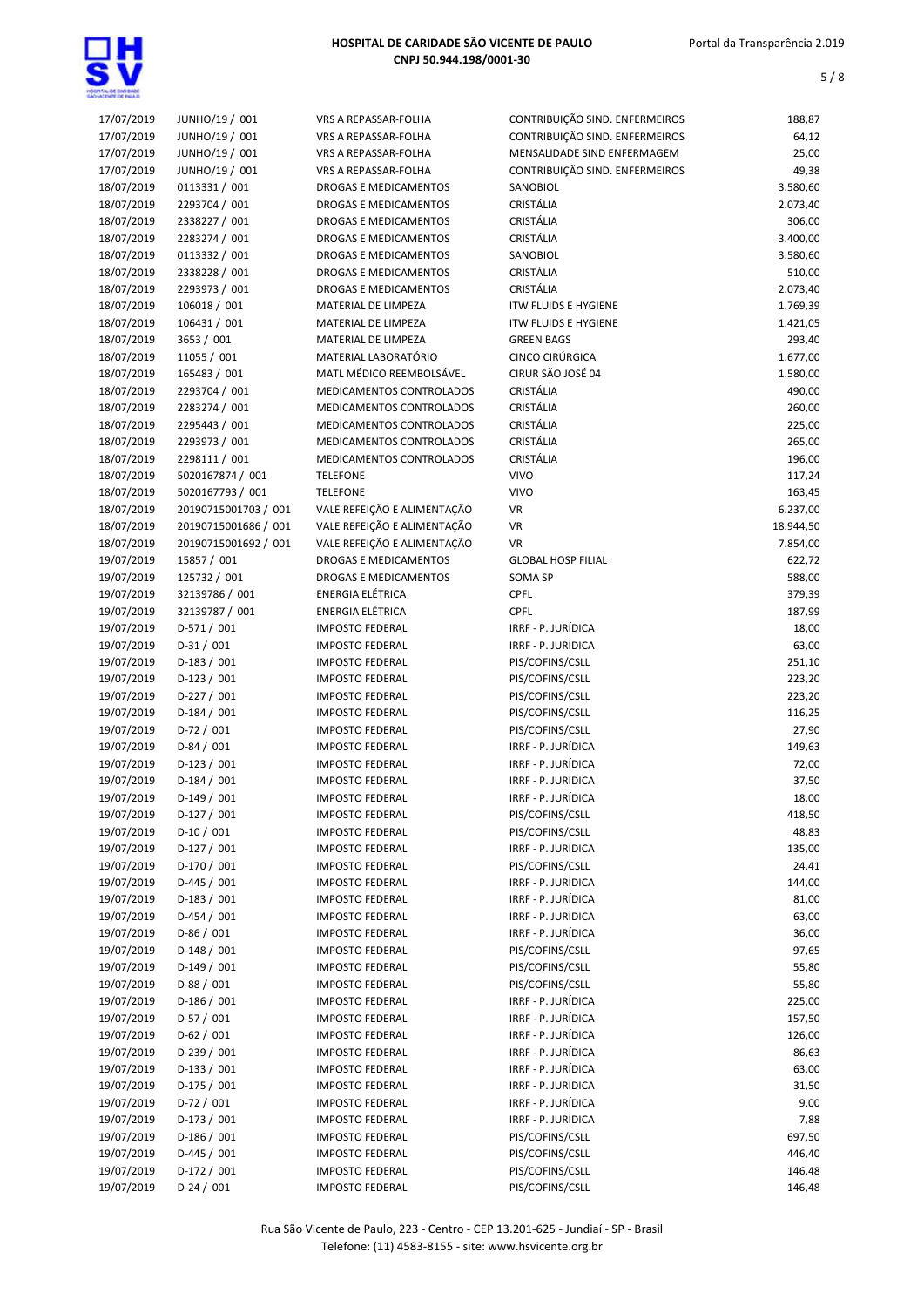| 19/07/2019 | $D-86/001$    | <b>IMPOSTO FEDERAL</b> | PIS/COFINS/CSLL    | 111,60   |
|------------|---------------|------------------------|--------------------|----------|
| 19/07/2019 | $D-88/001$    | <b>IMPOSTO FEDERAL</b> | IRRF - P. JURÍDICA | 18,00    |
| 19/07/2019 | $D-132 / 001$ | <b>IMPOSTO FEDERAL</b> | PIS/COFINS/CSLL    | 146,48   |
| 19/07/2019 | D-232 / 001   | <b>IMPOSTO FEDERAL</b> | PIS/COFINS/CSLL    | 24,41    |
| 19/07/2019 | $D-241/001$   | <b>IMPOSTO FEDERAL</b> | IRRF - P. JURÍDICA | 31,50    |
| 19/07/2019 | $D-175/001$   | <b>IMPOSTO FEDERAL</b> | IRRF - P. JURÍDICA | 23,63    |
| 19/07/2019 | $D-848 / 001$ | <b>IMPOSTO FEDERAL</b> | INSS - P. JURÍDICA | 13,88    |
| 19/07/2019 | $D-149/001$   | <b>IMPOSTO FEDERAL</b> | PIS/COFINS/CSLL    | 781,20   |
| 19/07/2019 | $D-235 / 001$ | <b>IMPOSTO FEDERAL</b> | PIS/COFINS/CSLL    | 415,01   |
| 19/07/2019 | $D-61/001$    | <b>IMPOSTO FEDERAL</b> | PIS/COFINS/CSLL    | 268,54   |
|            | D-571 / 001   |                        |                    |          |
| 19/07/2019 |               | <b>IMPOSTO FEDERAL</b> | PIS/COFINS/CSLL    | 55,80    |
| 19/07/2019 | D-150 / 001   | <b>IMPOSTO FEDERAL</b> | IRRF - P. JURÍDICA | 196,88   |
| 19/07/2019 | $D-243 / 001$ | <b>IMPOSTO FEDERAL</b> | IRRF - P. JURÍDICA | 15,75    |
| 19/07/2019 | D-82 / 001    | <b>IMPOSTO FEDERAL</b> | PIS/COFINS/CSLL    | 415,01   |
| 19/07/2019 | $D-454 / 001$ | <b>IMPOSTO FEDERAL</b> | PIS/COFINS/CSLL    | 195,30   |
| 19/07/2019 | D-227 / 001   | <b>IMPOSTO FEDERAL</b> | IRRF - P. JURÍDICA | 72,00    |
| 19/07/2019 | $D-55/001$    | <b>IMPOSTO FEDERAL</b> | PIS/COFINS/CSLL    | 390,60   |
| 19/07/2019 | D-83 / 001    | <b>IMPOSTO FEDERAL</b> | IRRF - P. JURÍDICA | 66,00    |
| 19/07/2019 | $D-237/001$   | <b>IMPOSTO FEDERAL</b> | PIS/COFINS/CSLL    | 604,50   |
| 19/07/2019 | D-304 / 001   | <b>IMPOSTO FEDERAL</b> | PIS/COFINS/CSLL    | 585,90   |
| 19/07/2019 | $D-81/001$    | <b>IMPOSTO FEDERAL</b> | PIS/COFINS/CSLL    | 325,50   |
| 19/07/2019 | $D-162 / 001$ | <b>IMPOSTO FEDERAL</b> | PIS/COFINS/CSLL    | 241,80   |
| 19/07/2019 | $D-176/001$   | <b>IMPOSTO FEDERAL</b> | IRRF - P. JURÍDICA | 625,50   |
| 19/07/2019 | $D-111/001$   | <b>IMPOSTO FEDERAL</b> | IRRF - P. JURÍDICA | 305,25   |
| 19/07/2019 | $D-46/001$    | <b>IMPOSTO FEDERAL</b> | IRRF - P. JURÍDICA | 48,75    |
| 19/07/2019 | D-162 / 001   | <b>IMPOSTO FEDERAL</b> | PIS/COFINS/CSLL    | 51,15    |
| 19/07/2019 | $D-32 / 001$  | <b>IMPOSTO FEDERAL</b> | IRRF - P. JURÍDICA | 231,00   |
| 19/07/2019 | $D-83 / 001$  | <b>IMPOSTO FEDERAL</b> | IRRF - P. JURÍDICA | 396,00   |
| 19/07/2019 | D-27 / 001    | <b>IMPOSTO FEDERAL</b> | PIS/COFINS/CSLL    | 664,95   |
| 19/07/2019 | $D-58/001$    | <b>IMPOSTO FEDERAL</b> | PIS/COFINS/CSLL    | 153,45   |
| 19/07/2019 | $D-324 / 001$ | <b>IMPOSTO FEDERAL</b> | IRRF - P. JURÍDICA | 8,24     |
| 19/07/2019 | D-844 / 001   | <b>IMPOSTO FEDERAL</b> | INSS - P. JURÍDICA | 430,18   |
| 19/07/2019 | D-172 / 001   | <b>IMPOSTO FEDERAL</b> | PIS/COFINS/CSLL    | 885,83   |
| 19/07/2019 | $D-110/001$   | <b>IMPOSTO FEDERAL</b> | PIS/COFINS/CSLL    | 562,65   |
| 19/07/2019 | D-80 / 001    | <b>IMPOSTO FEDERAL</b> | PIS/COFINS/CSLL    | 546,38   |
| 19/07/2019 | $D-99/001$    | <b>IMPOSTO FEDERAL</b> | PIS/COFINS/CSLL    | 232,50   |
| 19/07/2019 | $D-44 / 001$  | <b>IMPOSTO FEDERAL</b> | PIS/COFINS/CSLL    | 151,13   |
|            | $D-20/001$    | <b>IMPOSTO FEDERAL</b> |                    |          |
| 19/07/2019 | D-44038 / 001 |                        | PIS/COFINS/CSLL    | 120,90   |
| 19/07/2019 |               | <b>IMPOSTO FEDERAL</b> | PIS/COFINS/CSLL    | 11,16    |
| 19/07/2019 | $D-174/001$   | <b>IMPOSTO FEDERAL</b> | IRRF - P. JURÍDICA | 345,00   |
| 19/07/2019 | $D-240 / 001$ | <b>IMPOSTO FEDERAL</b> | IRRF - P. JURÍDICA | 126,75   |
| 19/07/2019 | $D-327/001$   | <b>IMPOSTO FEDERAL</b> | IRRF - P. JURÍDICA | 90,00    |
| 19/07/2019 | D-106 / 001   | <b>IMPOSTO FEDERAL</b> | IRRF - P. JURÍDICA | 78,00    |
| 19/07/2019 | D-82 / 001    | <b>IMPOSTO FEDERAL</b> | PIS/COFINS/CSLL    | 562,65   |
| 19/07/2019 | $D-115/001$   | <b>IMPOSTO FEDERAL</b> | PIS/COFINS/CSLL    | 425,48   |
| 19/07/2019 | D-790 / 001   | <b>IMPOSTO FEDERAL</b> | PIS/COFINS/CSLL    | 116,25   |
| 19/07/2019 | $D-50/001$    | <b>IMPOSTO FEDERAL</b> | IRRF - P. JURÍDICA | 214,50   |
| 19/07/2019 | $D-32 / 001$  | <b>IMPOSTO FEDERAL</b> | IRRF - P. JURÍDICA | 24,75    |
| 19/07/2019 | $D-13/001$    | <b>IMPOSTO FEDERAL</b> | PIS/COFINS/CSLL    | 1.106,70 |
| 19/07/2019 | $D-791/001$   | <b>IMPOSTO FEDERAL</b> | PIS/COFINS/CSLL    | 950,93   |
| 19/07/2019 | D-298 / 001   | <b>IMPOSTO FEDERAL</b> | PIS/COFINS/CSLL    | 279,00   |
| 19/07/2019 | $D-21/001$    | <b>IMPOSTO FEDERAL</b> | PIS/COFINS/CSLL    | 102,30   |
| 19/07/2019 | $D-15/001$    | <b>IMPOSTO FEDERAL</b> | IRRF - P. JURÍDICA | 381,75   |
| 19/07/2019 | $D-119/001$   | <b>IMPOSTO FEDERAL</b> | IRRF - P. JURÍDICA | 147,00   |
| 19/07/2019 | $D-59/001$    | <b>IMPOSTO FEDERAL</b> | IRRF - P. JURÍDICA | 49,50    |
| 19/07/2019 | $D-54/001$    | <b>IMPOSTO FEDERAL</b> | IRRF - P. JURÍDICA | 26,25    |
| 19/07/2019 | $D-173 / 001$ | <b>IMPOSTO FEDERAL</b> | PIS/COFINS/CSLL    | 1.369,42 |
| 19/07/2019 | $D-49/001$    | <b>IMPOSTO FEDERAL</b> | PIS/COFINS/CSLL    | 664,95   |
| 19/07/2019 | $D-53 / 001$  | <b>IMPOSTO FEDERAL</b> | PIS/COFINS/CSLL    | 55,80    |
| 19/07/2019 | $D-129/001$   | <b>IMPOSTO FEDERAL</b> | IRRF - P. JURÍDICA | 39,00    |
| 19/07/2019 | $D-21/001$    | <b>IMPOSTO FEDERAL</b> | IRRF - P. JURÍDICA | 29,25    |
| 19/07/2019 | $D-40/001$    | <b>IMPOSTO FEDERAL</b> | IRRF - P. JURÍDICA | 16,50    |
| 19/07/2019 | D-44038 / 001 | <b>IMPOSTO FEDERAL</b> | IRRF - P. JURÍDICA | 3,60     |
| 19/07/2019 | $D-108/001$   | <b>IMPOSTO FEDERAL</b> | PIS/COFINS/CSLL    | 358,05   |
|            |               |                        |                    |          |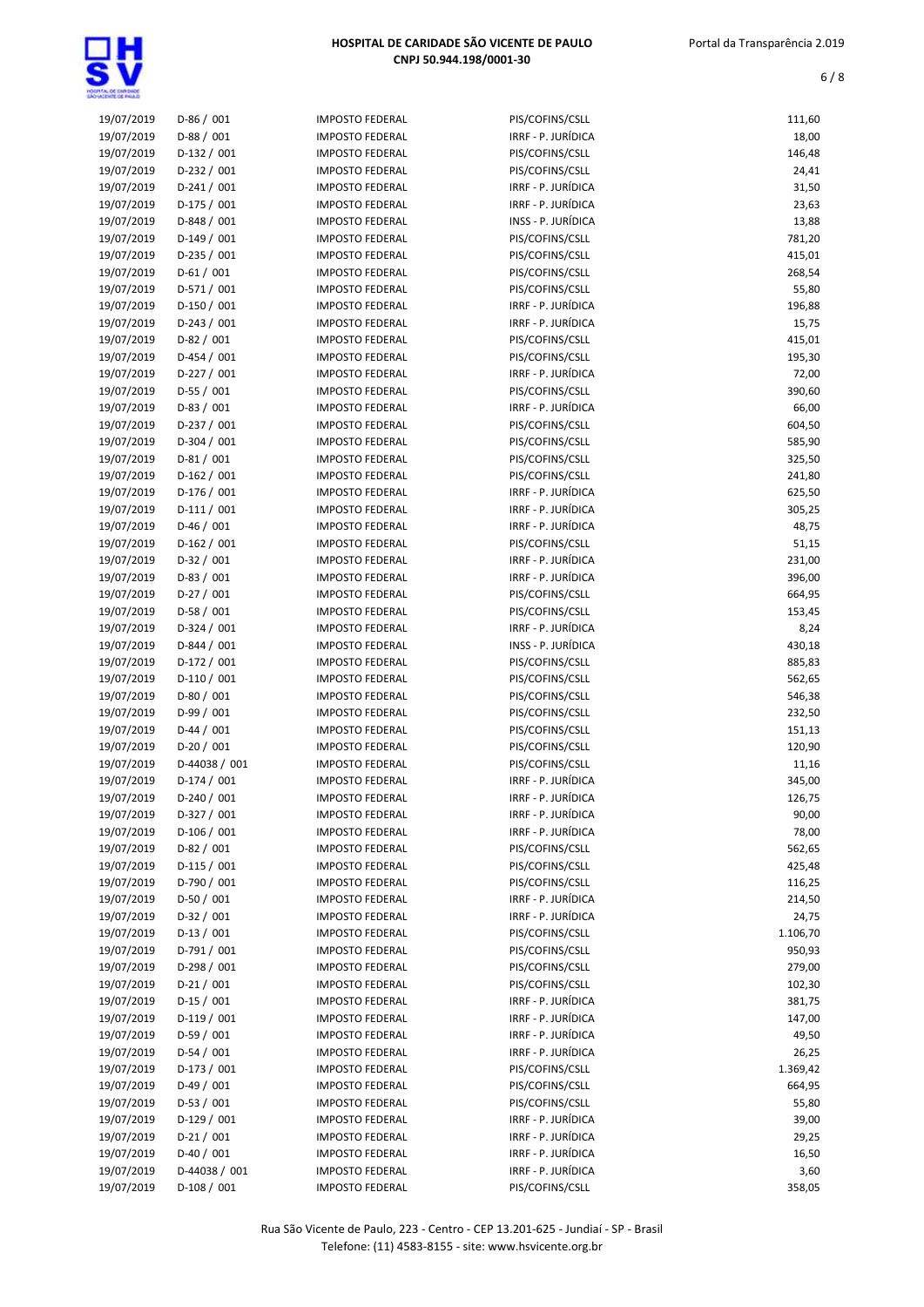| 19/07/2019 | $D-121/001$     | <b>IMPOSTO FEDERAL</b>     | PIS/COFINS/CSLL            | 60,45     |
|------------|-----------------|----------------------------|----------------------------|-----------|
| 19/07/2019 | $D-167/001$     | <b>IMPOSTO FEDERAL</b>     | IRRF - P. JURÍDICA         | 97,50     |
| 19/07/2019 | $D-127/001$     | <b>IMPOSTO FEDERAL</b>     | IRRF - P. JURÍDICA         | 78,00     |
| 19/07/2019 | $D-234 / 001$   | <b>IMPOSTO FEDERAL</b>     | PIS/COFINS/CSLL            | 97,65     |
| 19/07/2019 | $D-444 / 001$   | <b>IMPOSTO FEDERAL</b>     | PIS/COFINS/CSLL            | 55,80     |
| 19/07/2019 | $D-61/001$      | <b>IMPOSTO FEDERAL</b>     | IRRF - P. JURÍDICA         | 342,00    |
| 19/07/2019 | $D-185/001$     | <b>IMPOSTO FEDERAL</b>     | IRRF - P. JURÍDICA         | 126,00    |
|            |                 |                            | IRRF - P. JURÍDICA         |           |
| 19/07/2019 | $D-127/001$     | <b>IMPOSTO FEDERAL</b>     |                            | 117,00    |
| 19/07/2019 | $D-457/001$     | <b>IMPOSTO FEDERAL</b>     | IRRF - P. JURÍDICA         | 63,00     |
| 19/07/2019 | $D-23/001$      | <b>IMPOSTO FEDERAL</b>     | IRRF - P. JURÍDICA         | 15,75     |
| 19/07/2019 | $D-17/001$      | <b>IMPOSTO FEDERAL</b>     | PIS/COFINS/CSLL            | 24,41     |
| 19/07/2019 | $D-40/001$      | <b>IMPOSTO FEDERAL</b>     | IRRF - P. JURÍDICA         | 181,13    |
| 19/07/2019 | $D-183/001$     | <b>IMPOSTO FEDERAL</b>     | IRRF - P. JURÍDICA         | 37,50     |
| 19/07/2019 | $D-38/001$      | <b>IMPOSTO FEDERAL</b>     | PIS/COFINS/CSLL            | 732,38    |
| 19/07/2019 | $D-233 / 001$   | <b>IMPOSTO FEDERAL</b>     | PIS/COFINS/CSLL            | 24,41     |
| 19/07/2019 | $D-182 / 001$   | <b>IMPOSTO FEDERAL</b>     | IRRF - P. JURÍDICA         | 63,00     |
| 19/07/2019 | $D-23/001$      | <b>IMPOSTO FEDERAL</b>     | PIS/COFINS/CSLL            | 439,43    |
| 19/07/2019 | $D-185/001$     | <b>IMPOSTO FEDERAL</b>     | PIS/COFINS/CSLL            | 390,60    |
| 19/07/2019 | $D-169/001$     | <b>IMPOSTO FEDERAL</b>     | PIS/COFINS/CSLL            | 170,89    |
| 19/07/2019 | D-91 / 001      | <b>IMPOSTO FEDERAL</b>     | PIS/COFINS/CSLL            | 139,50    |
| 19/07/2019 | $D-126/001$     | <b>IMPOSTO FEDERAL</b>     | IRRF - P. JURÍDICA         | 45,00     |
| 19/07/2019 | $D-25/001$      | <b>IMPOSTO FEDERAL</b>     | IRRF - P. JURÍDICA         | 31,50     |
| 19/07/2019 | $D-124 / 001$   | <b>IMPOSTO FEDERAL</b>     | PIS/COFINS/CSLL            | 306,90    |
| 19/07/2019 | $D-81/001$      | <b>IMPOSTO FEDERAL</b>     | PIS/COFINS/CSLL            | 292,95    |
| 19/07/2019 | $D-182 / 001$   | <b>IMPOSTO FEDERAL</b>     | PIS/COFINS/CSLL            | 195,30    |
| 19/07/2019 | $D-126/001$     | <b>IMPOSTO FEDERAL</b>     | PIS/COFINS/CSLL            | 139,50    |
| 19/07/2019 | $D-183 / 001$   | <b>IMPOSTO FEDERAL</b>     | PIS/COFINS/CSLL            | 116,25    |
| 19/07/2019 | $D-21/001$      | <b>IMPOSTO FEDERAL</b>     | PIS/COFINS/CSLL            | 48,83     |
| 19/07/2019 | $D-83/001$      | <b>IMPOSTO FEDERAL</b>     | IRRF - P. JURÍDICA         | 70,88     |
| 19/07/2019 | $D-240 / 001$   | <b>IMPOSTO FEDERAL</b>     | IRRF - P. JURÍDICA         | 15,75     |
| 19/07/2019 | $D-446 / 001$   | <b>IMPOSTO FEDERAL</b>     | PIS/COFINS/CSLL            | 195,30    |
| 19/07/2019 | $D-24/001$      | <b>IMPOSTO FEDERAL</b>     | IRRF - P. JURÍDICA         | 126,00    |
| 19/07/2019 | $D-124/001$     | <b>IMPOSTO FEDERAL</b>     | IRRF - P. JURÍDICA         | 99,00     |
| 19/07/2019 | $D-148/001$     | <b>IMPOSTO FEDERAL</b>     | IRRF - P. JURÍDICA         |           |
|            | $D-12/12 / 001$ |                            |                            | 45,00     |
| 19/07/2019 |                 | <b>IMPOSTO FEDERAL</b>     | <b>IRRF ALUGUEL</b>        | 333,12    |
| 19/07/2019 | $D-23/001$      | <b>IMPOSTO FEDERAL</b>     | PIS/COFINS/CSLL            | 97,65     |
| 19/07/2019 | $D-174/001$     | <b>IMPOSTO FEDERAL</b>     | IRRF - P. JURÍDICA         | 55,13     |
| 19/07/2019 | $D-91/001$      | <b>IMPOSTO FEDERAL</b>     | IRRF - P. JURÍDICA         | 45,00     |
| 19/07/2019 | $D-61/001$      | <b>IMPOSTO FEDERAL</b>     | PIS/COFINS/CSLL            | 1.060,20  |
| 19/07/2019 | $D-148/001$     | <b>IMPOSTO FEDERAL</b>     | PIS/COFINS/CSLL            | 139,50    |
| 19/07/2019 | $D-444 / 001$   | <b>IMPOSTO FEDERAL</b>     | IRRF - P. JURÍDICA         | 18,00     |
| 19/07/2019 | $D-21/001$      | <b>IMPOSTO FEDERAL</b>     | IRRF - P. JURÍDICA         | 15,75     |
| 19/07/2019 | $D-127/001$     | <b>IMPOSTO FEDERAL</b>     | PIS/COFINS/CSLL            | 362,70    |
| 19/07/2019 | 1161 / 001      | IMPRESSOS E MATL DE EXP.   | <b>GRÁFICA MEGA FLEX</b>   | 225,00    |
| 19/07/2019 | 1160 / 001      | IMPRESSOS E MATL DE EXP.   | GRÁFICA MEGA FLEX          | 275,00    |
| 19/07/2019 | JUNHO/19 / 001  | <b>INSS-CONTR REPASSAR</b> | INSS FOLHA JUNHO/2019      | 7.483,25  |
| 19/07/2019 | JUNHO/19 / 001  | <b>INSS-CONTR REPASSAR</b> | INSS FOLHA JUNHO/2019      | 25.945,08 |
| 19/07/2019 | JUNHO/19 / 001  | <b>INSS-CONTR REPASSAR</b> | INSS FOLHA JUNHO/2019      | 7.127,03  |
| 19/07/2019 | MAIO/2019 / 001 | IRRF A REPASSAR            | IRRF FOLHA MAIO/2019       | 1.234,84  |
| 19/07/2019 | MAIO/2019 / 001 | IRRF A REPASSAR            | IRRF FOLHA MAIO/2019       | 21.276,48 |
| 19/07/2019 | JULHO/19 / 001  | <b>IRRF A REPASSAR</b>     | IRRF FÉRIAS FOLHA JULHO/19 | 123,50    |
| 19/07/2019 | JULHO/19 / 001  | <b>IRRF A REPASSAR</b>     | IRRF FÉRIAS FOLHA JULHO/19 | 3.454,49  |
| 19/07/2019 | MAIO/2019 / 001 | <b>IRRF A REPASSAR</b>     | IRRF FOLHA MAIO/2019       | 12.069,41 |
| 19/07/2019 | JULHO/19 / 001  | <b>IRRF A REPASSAR</b>     | IRRF FÉRIAS FOLHA JULHO/19 | 1.760,50  |
| 19/07/2019 | JULHO/19 / 001  | <b>IRRF A REPASSAR</b>     | IRRF FÉRIAS FOLHA JULHO/19 | 2.424,41  |
| 22/07/2019 | JUNHO/19 / 001  | VRS A REPASSAR-FOLHA       | MENSALIDADE SIND.SAÚDE     | 193,20    |
| 22/07/2019 | JUNHO/19 / 001  | VRS A REPASSAR-FOLHA       | MENSALIDADE SIND.SAÚDE     | 607,20    |
| 22/07/2019 | JUNHO/19 / 001  | VRS A REPASSAR-FOLHA       | MENSALIDADE SIND.SAÚDE     | 276,00    |
| 23/07/2019 | 878180 / 001    | <b>VALE TRANSPORTE</b>     | TRANSURB                   | 88,50     |
| 24/07/2019 | 2284268 / 001   | DROGAS E MEDICAMENTOS      | CRISTÁLIA                  | 662,00    |
| 24/07/2019 | 2338567 / 001   | DROGAS E MEDICAMENTOS      | CRISTÁLIA                  | 67,50     |
| 24/07/2019 | 229994 / 001    | IMPRESSOS E MATL DE EXP.   | AUTOPEL AUTOMAÇÃO          | 700,00    |
| 24/07/2019 | 229992 / 001    | IMPRESSOS E MATL DE EXP.   | AUTOPEL AUTOMAÇÃO          | 1.120,00  |
| 25/07/2019 | D-36825 / 001   | <b>IMPOSTO MUNICIPAL</b>   | ISS - TERCEIROS 3%         | 19,62     |
|            |                 |                            |                            |           |